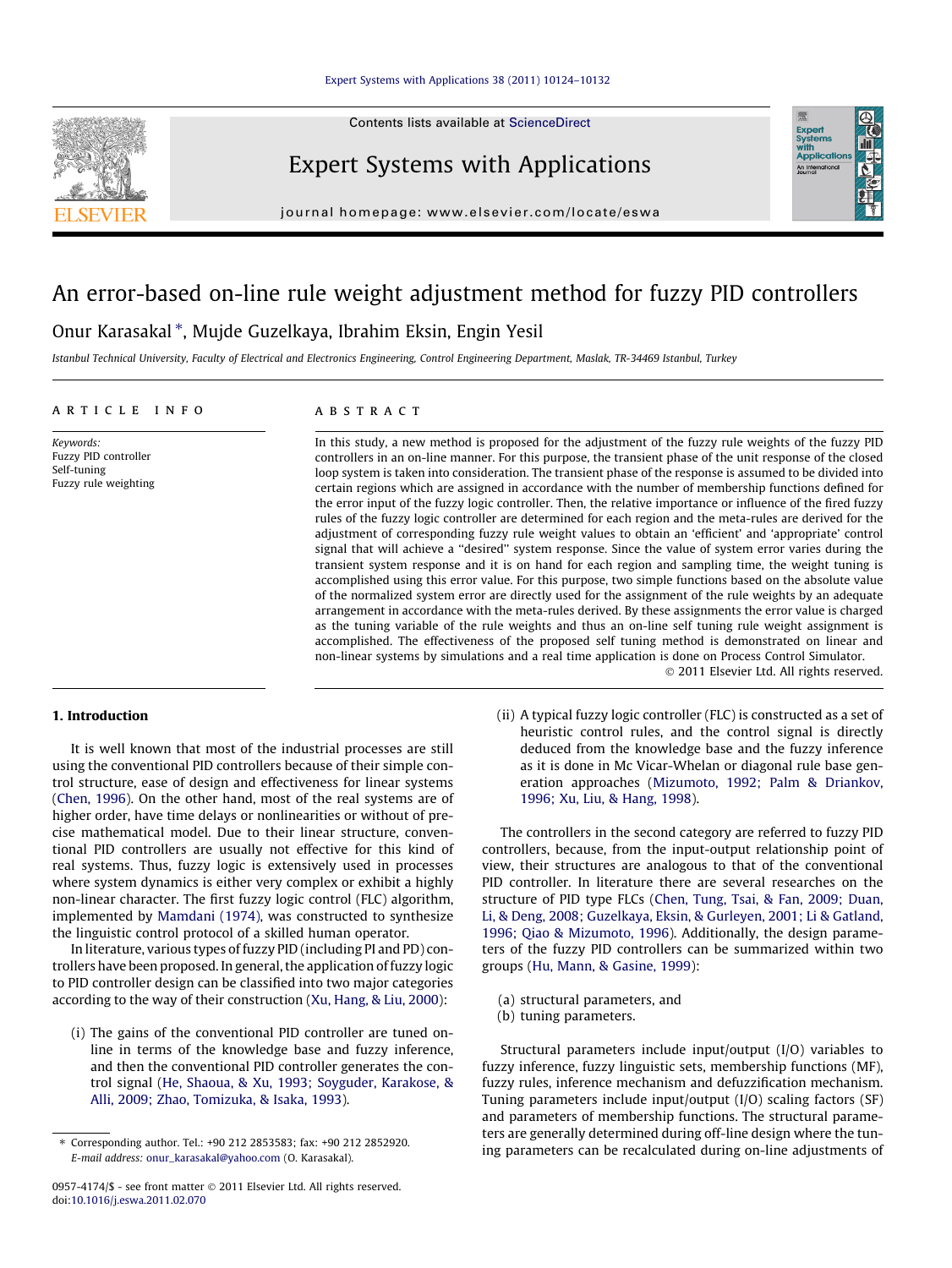the controller to enhance the process performance, as well as to accommodate the adaptive capability to system uncertainty and process disturbance.

In the case of the real systems have nonlinearities, parameter changes, modeling errors, disturbances, etc., the usage of fixed value scaling factors may not be sufficient to achieve the desired system performance. Therefore to overcome these kinds of disadvantages, a lot of heuristic and non-heuristic tuning algorithms for the adjustment of scaling factors of fuzzy controllers have been presented in literature ([Chung, Chen, & Lin, 1998; Guzelkaya, Eksin, & Yesil,](#page--1-0) [2003; Karasakal, Guzelkaya, Yesil, & Eksin, 2005; Mudi & Pal, 1999;](#page--1-0) [Qiao & Mizumoto, 1996; Woo, Chung, & Lin, 2000\)](#page--1-0).

In addition to scaling factor tuning algorithms, although there is no systematic method to design membership functions and examine the number of fuzzy rules, the literature also includes some methods to tune the membership functions and fuzzy rules of the fuzzy controllers. [Juang, Chang, and Huang \(2008\)](#page--1-0), tuned the membership functions by means of genetic algorithm (GA) using a fitness function to improve the system performance. [Ahn and](#page--1-0) [Truong \(2009\)](#page--1-0) used a robust extended Kalman filter to tune the input membership functions and the weight of the controller output during the system operation process. [Teng, Xiang, Wang, and Wu](#page--1-0) [\(2004\)](#page--1-0) proposed a genetic weighted fuzzy rule based system in which the parameters of membership functions including position and shape of the fuzzy rule set and weights of the rules are evolved using a genetic algorithm.

Alternatively, [Genc, Yesil, Eksin, Guzelkaya, and Tekin \(2009\)](#page--1-0) proposed a fuzzy rule base shifting scheme for systems with time to improve system performance. The shifting scheme of the fuzzy rules is tabulated with respect to the normalized dead time, therefore, in some way, the structural parameters of the FLC was tuned in an on-line manner.

In this study, a new method is proposed for the adjustment of the fuzzy rule weights of the fuzzy PID controllers in an on-line manner. For the analysis, the transient phase of the response is firstly assumed to be divided into certain regions which are assigned in accordance with the number of membership functions defined for the error input of the FLC. Then, the relative importance or influence of the fired rules of the rule base is determined for each region and the meta-rules are derived for the adjustment of their weight values to obtain an 'efficient' and 'appropriate' control signal. The weight tuning is accomplished using the system error value which is available for each sampling time during the transient system response. Therefore, simple functions based on the absolute value of the normalized system error are directly used for the assignment of the rule weights by an adequate arrangement in accordance with the meta-rules derived. The effectiveness of the proposed self tuning algorithm is demonstrated on linear and non-linear systems by simulations and a real time application is done on FEEDBACK PCS 327 Process Control Simulator.

The outline of the paper can be summarized as follows: Section 2 includes the fuzzy PID controller structure without a tuning mechanism, the interpretation of rule weights and the proposed on-line rule weight adjustment, Sections [3 and 4](#page--1-0) present the simulation and experiment results for various system types, Sections [5](#page--1-0) provides the discussions and the conclusions, respectively.

#### 2. The proposed rule weight adjustment method

### 2.1. Standard fuzzy PID controller

In this study, we will deal with standard fuzzy PID controllers, formed using a fuzzy PD controller with an integrator and a summation unit at the output, as it is shown in Fig. 1.



Fig. 1. The closed-loop control structure for fuzzy PID controller.

The output of the fuzzy PID controller is given by

$$
u = \alpha U + \beta \int U dt
$$
 (1)

The error  $(e)$  and the change of error  $(\Delta e)$  are used as the inputs and the change of the control signal  $(U)$  is used as the output of the FLC. The input scaling factors  $K_e$  for error and  $K_d$  for the change of error normalize the inputs to the range in which the membership functions of the inputs are defined. The output scaling factors  $\beta$  and  $\alpha$  normalize the output of FLC to an applicable value. The universes of discourse are chosen to be  $[-1, 1]$  for the inputs e,  $\Delta e$  and output U.

The symmetrical triangular uniformly distributed membership functions are assigned to each fuzzy linguistic value of the error (e) and the change of error ( $\Delta e$ ) as shown in [Fig. 2](#page--1-0). The linguistic values of e and  $\Delta e$  are denoted as  $N_i$  where  $i = \{-n, -n + 1\}$ ,..., -2, -1, 0, 1, 2, ...,  $n-1$ ,  $n$ } and  $M_j$  where  $j = \{-m, -m + 1\}$ ,  $\ldots$  ,–2, –1, 0, 1, 2,  $\ldots$  ,  $m{-}1$ ,  $m$ }, respectively. In addition the cores of fuzzy sets  $N_i$  and  $M_i$  are denoted as  $e_i$  and  $\Delta e_i$ . Singleton fuzzy membership functions are assigned to the output of the FLC. For this study, the same number of membership functions is taken for the inputs and the output of the FLCs.

[Galichet and Foulloy \(1995\)](#page--1-0) established the equivalence between fuzzy PID controllers and conventional PID controllers when the fuzzy controllers have product–sum inference method, center of gravity defuzzification method and triangular uniformly distributed membership functions for the inputs and a singleton membership functions for the output. The same result is shown to be valid for the minimum inference engine by [Huang, Chung, and](#page--1-0) [Lin \(1999\).](#page--1-0)

### 2.2. The fuzzy rule weights

A comprehensive analysis on the fuzzy rule weights can be found in [\(Nauck & Kruse, 1998\)](#page--1-0). The weight  $(w)$  is a real value variable that can change for each rule and it is generally added to a rule with the phrase "with w". The weight values can be considered as a structural parameter of a fuzzy PID controller. The weight of the rule shows the importance or influence of that fuzzy rule for the inputs at a specified time. The fuzzy rules of FLCs with weights are generally written as;

 $R_k$  IF the error (e) is  $N_k$  and the change of error ( $\Delta e$ ) is  $M_k$ THEN the change of control signal (U) is  $C_k$  with  $w_k$ 

Generally the weights are applied to the rules in two different ways:

- (a) The weights are applied to the complete rule. In this case the degree of fulfillment of the rule is changed by the weight.
- (b) The weights are applied to the consequent of the rules. In this case, the output of the rule is changed with the weight.

When the singleton membership functions are used at the output part of the rules, the rule weights occur in the sums of the